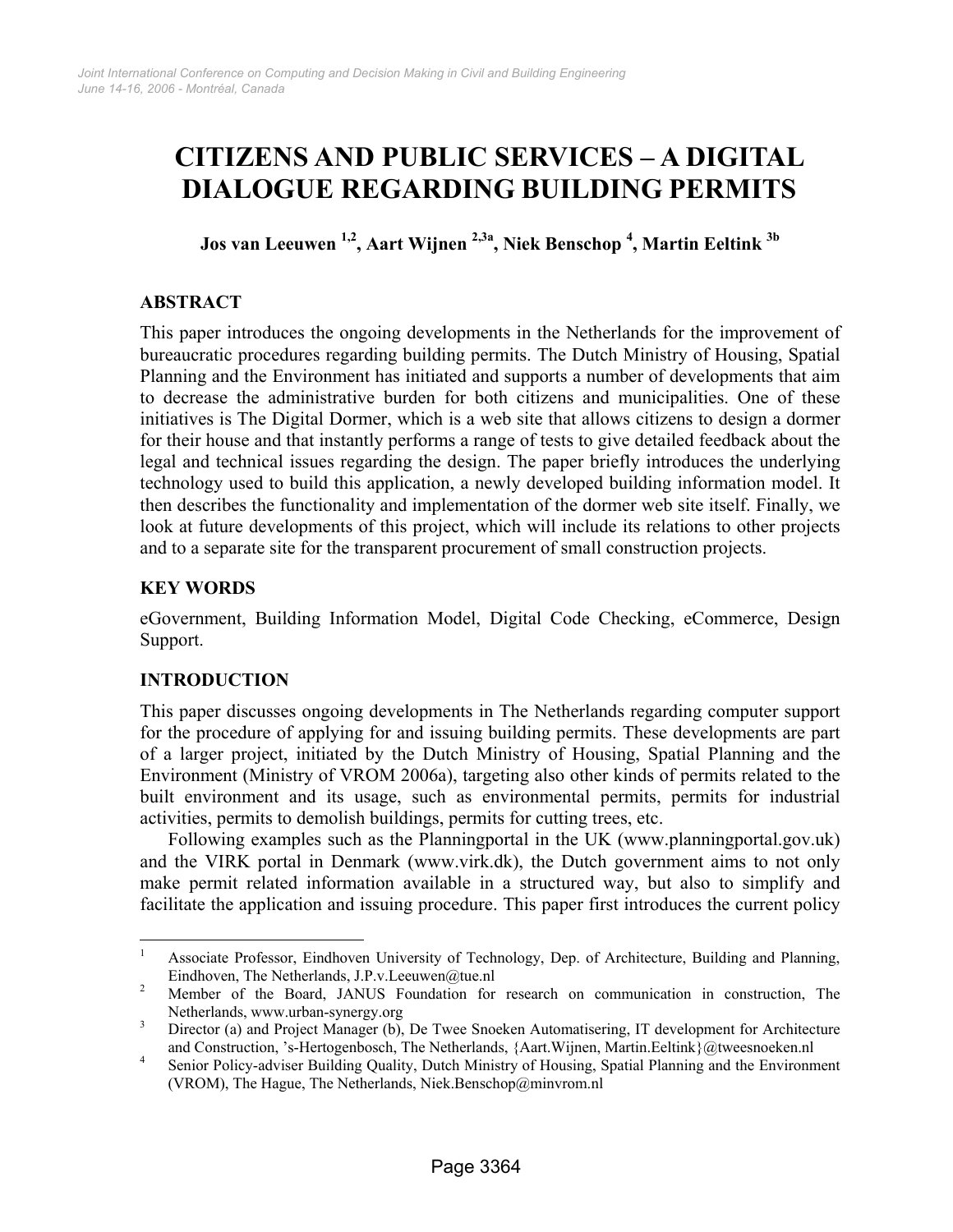and developments in this area in The Netherlands and then focuses on a specific case – the permits for dormers – for which a web application was developed using a new building information model as its basis. One of the main features of this web application is the instant building codes checking that it performs during the design process.

Research on building codes checking already has some history. Acknowledging that the main problem is not just in formalizing the building codes but mainly in unambiguous description of building information, much effort has been targeted at standardization of building models (Vanier 1995, Eastman 2002). More recently, other approaches have been developed that take advantage of more flexible technologies (Woodbury et al. 2000; Yang and Xiang 2001). Ha et al. (2002) developed a performance-based approach to check the accessibility of a building for wheelchair users.

# **DUTCH POLICY ON PERMITS FOR THE BUILT ENVIRONMENT**

#### **CURRENT SITUATION**

In The Netherlands, circa 150,000 building permits are requested yearly. A building permit is required whenever a citizen or company wants to initiate a building project. Most of these projects are initiated by citizens for the enlargement of existing buildings, such as dormers, extensions, annexes, garages, etc. The permits requested by companies generally concern new buildings and larger renovation projects, e.g., permits for large scale housing projects or industrial buildings. Permits are requested from the local municipalities. These generally have a service dedicated to code enforcement and inspection of construction projects. This service will assess the technical qualities of the proposed construction work and will verify that the proposed building is allowed within the constraints of the local land use plans. If the activities in the proposed building are potentially harmful to the environment, additional environmental permits will be required from the local municipality, from the province, or from the national authorities. Other permits may be needed, e.g., for the cutting of trees or the demolition of existing buildings. Also, extensive and time-consuming procedures may be required, such as the modification of land use plans.

The process of requesting and issuing permits requires much effort and is often cumbersome. Many of the requests are submitted by people who will only go through this process once in their lifetime. Especially in these cases, the application process will involve much communication between applicant and issuer. The first issue to be resolved is whether or not a permit is required. Some years ago, the Ministry of VROM has simplified the regulations by expanding the categories of construction projects that do not require a permit or that can be granted a so-called *light permit*. Light permits are obtained through a simplified procedure, requiring much less paperwork and thus allowing for a faster process. When introducing this new law, the Ministry also published a website (Ministry of VROM 2006b) that informs the applicant, through a treelike structure of closed questions, what type of permit is needed.

It is regarded essential that authorities make clear which laws and regulations are in effect, both technically and procedurally. In 2002, the Dutch government has determined by law what kind of data municipalities are allowed to request before issuing building permits (i.e. the law on submission requisites for building permits). Citizens can find detailed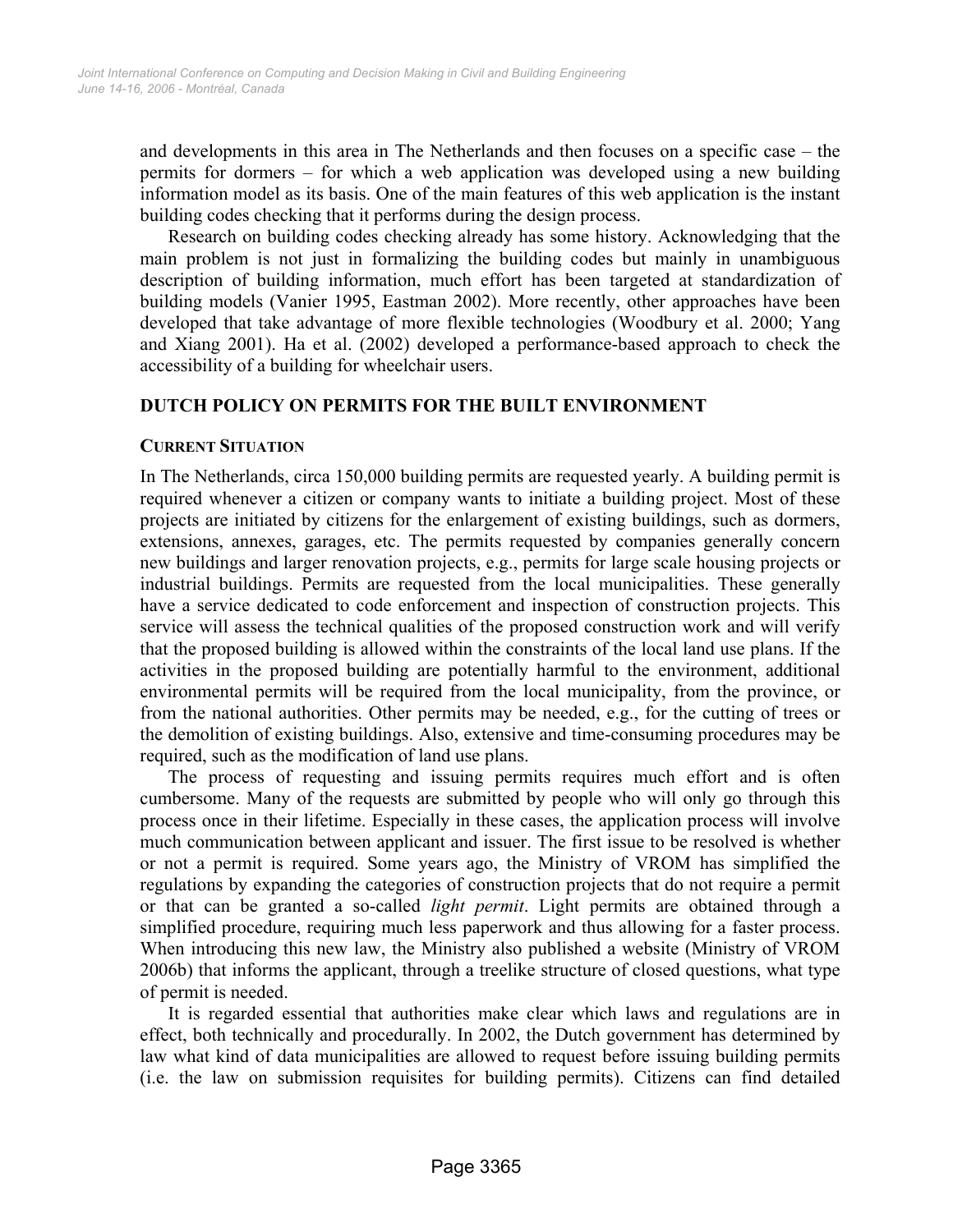information on current national legislation online (Overheid 2006). Many municipal authorities also provide this type of information online, regarding local policies and regulations. Some leading municipalities offer an online application form for the more simple permits. However, digital issuing of permits is not yet practiced.

Apart from the informative websites, the communication regarding the building permits is largely non-digital. As a result, there is little structured control over the communication process. Often, the submitted information is incomplete or of insufficient quality. In such cases, municipalities should normally refuse the permission, but generally a communication process is started to obtain the correct information. The consequence of incompletion and low quality of information is that much more communication takes place than is strictly necessary, leading to high costs for both applicants and issuers of permits.

In the policy of the current Dutch government, reduction of the administrative burden is an important item. The Ministry of VROM has calculated the yearly costs of the administrative burden caused by sector-specific regulations. These are costs that are made by citizens and companies to demonstrate that they meet the requirements in these regulations. Examples of such requirements are construction drawings, structural calculations, environmental reports, obligatory tests or inspections, etc. In 2002, companies spent a total of 1700 million Euros on these requirements; private citizens spent 43 million Euros and 56 million hours filling out forms and producing the required documents.

The present government aims to reduce this burden with 25% in all national regulations before the next elections in 2007. The Ministry of VROM has determined that in the construction sector a reduction of 29% should be possible, partly through an amendment of the laws regarding the required permits and the requisites for these permits. This amendment will lead to a new type of permit, the *Spatial Permit*, which is to replace a number of separate permits that are currently required (see below). The introduction of this new Spatial Permit and the simplified procedure that comes with it, partly through the application of ICT means, will lead to a considerable annual reduction of costs.

#### **FUTURE SITUATION**

Recently, the government has accepted a bill titled 'General regulations environmental law' (in Dutch: Wet algemene bepalingen omgevingsrecht). In this bill, the application procedure for building and environment related permits is simplified and the time needed for issuing these permits reduced. The new law proposes a uniform regulation that defines the so-called *Spatial Permit*. The law is expected to become effective January 1, 2008. The new Spatial Permit will replace the collection of permits that are currently needed when a citizen or company wants to demolish, construct, or use a facility on a particular location. Circa 25 permits, exemptions and other permissions are replaced by this single permit. This does not only include national regulations, such as the environmental permit, building permit, and monumental permit, but also provincial and municipal regulations. The new law also reduces and normalizes the procedural terms that are much differentiated in the current procedures. In most cases, a regular procedure of maximum fourteen weeks will be followed. After this maximum term, the regular procedure will lead to automatic granting of the permit, the socalled fatal term. More complex cases will require an extensive procedure of maximum 32 weeks that does not have a fatal term.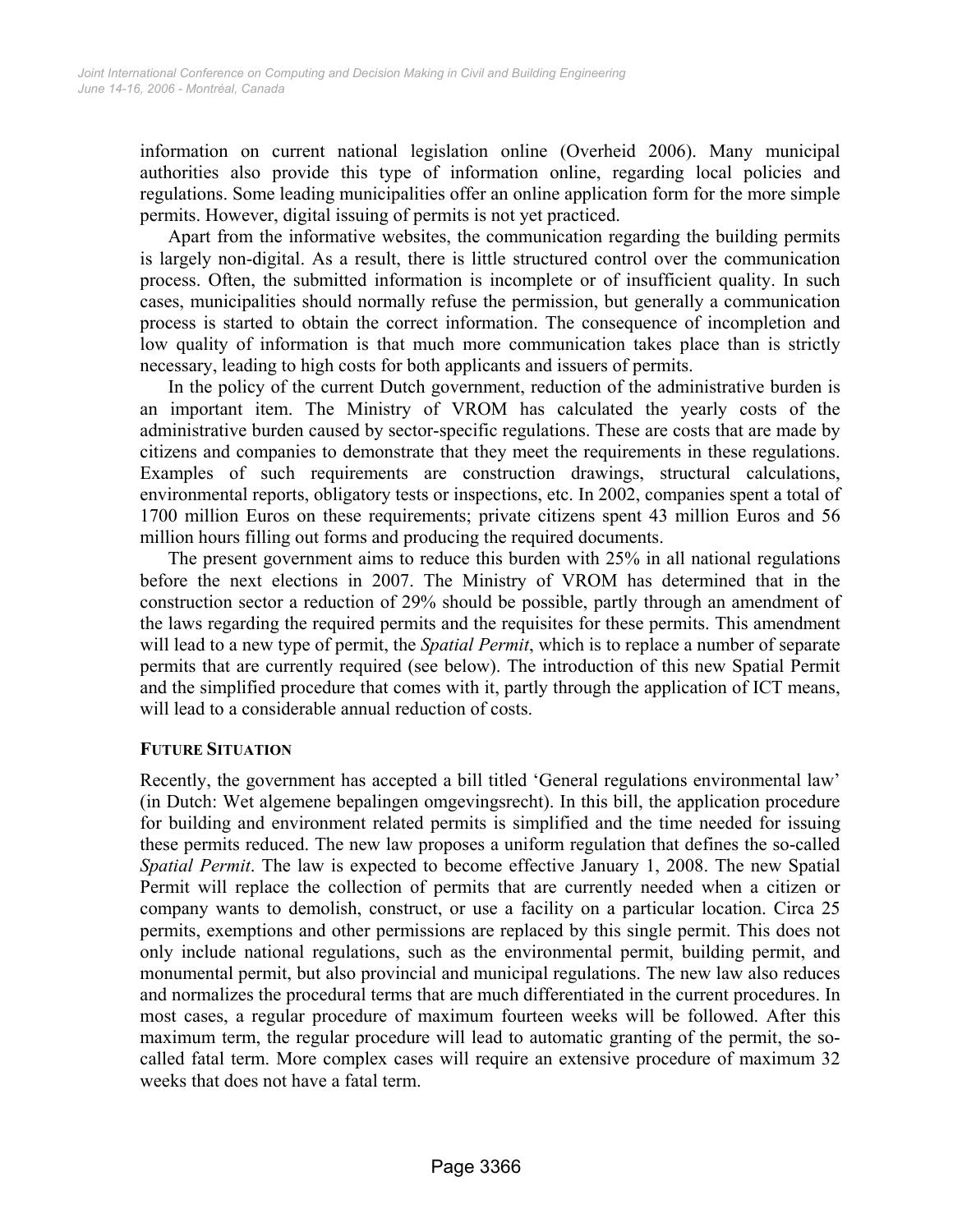An explicit objective of the introduction of the Spatial Permit is to support the process of requesting and issuing the permits with digital means. This includes the application procedure and the efficient handling by the authorities. The most important objective is that each municipality offers a single digital desk that guides the applicant through all issues of the Spatial Permit: the applicant will be dealing with only one authority.

## **CURRENT DEVELOPMENTS**

Currently, the following developments are ongoing.

#### **Electronic application form and the e-Form facility**

To enable the digital application for permits, a digital application form for the Spatial Permit is being developed. Its precursor, the digital construction permit, is now in test phase. Related to this digital form, a tree-structured set of questions is developed and made available online that guides the applicant through the application procedure. The digital form is defined in XML format, in collaboration with third parties that are expected to develop applications and tools facilitating the procedure.

The Dutch government has initiated the so-called 'e-Forms' program that, comparable to the Danish VIRK public services portal for businesses (www.virk.dk), develops online forms for all (semi) public services. The digital construction permit and, eventually, the digital spatial permit are developed within this program.

#### **Digital Construction Desk**

The Digital Construction Desk facilitates the online submission of applications for construction permits, including the accompanying drawings and calculations. All documents involved in the procedure can be submitted digitally and the application forms are completed online. This leads to a complete record of the application that is accessible to various parties involved in the procedure (municipality, fire department, aesthetics committee, etc.). The system includes automatic checking of the legal terms.

This new system makes it possible to reduce the time needed for the application procedure, thus reducing costs for both applicant and issuer. The system is being developed in a commission by nine municipalities, with financial support from the Ministry of VROM. At the time of writing, the first version has been completed and is undergoing tests. Future developments will include support for workflow management for the municipal services.

# **The Digital Dormer**

Of the applications for permits submitted by citizens, a considerable part is for the construction of dormers. For example, in the city of Rotterdam 300 applications for dormers are filed yearly. These form 20% of the permits requested for smaller projects and close to 15% of the total number of applications. The construction costs of dormers are relatively low (varying between  $\epsilon$  2,500 and  $\epsilon$  35,000) which makes a complex application procedure relatively expensive. Although the actual procedure is relatively simple and the list of requisites to obtain the permit limited, the procedure is still experienced as quite a burden, mainly because of occurrence of mistakes and incompleteness of the requisites.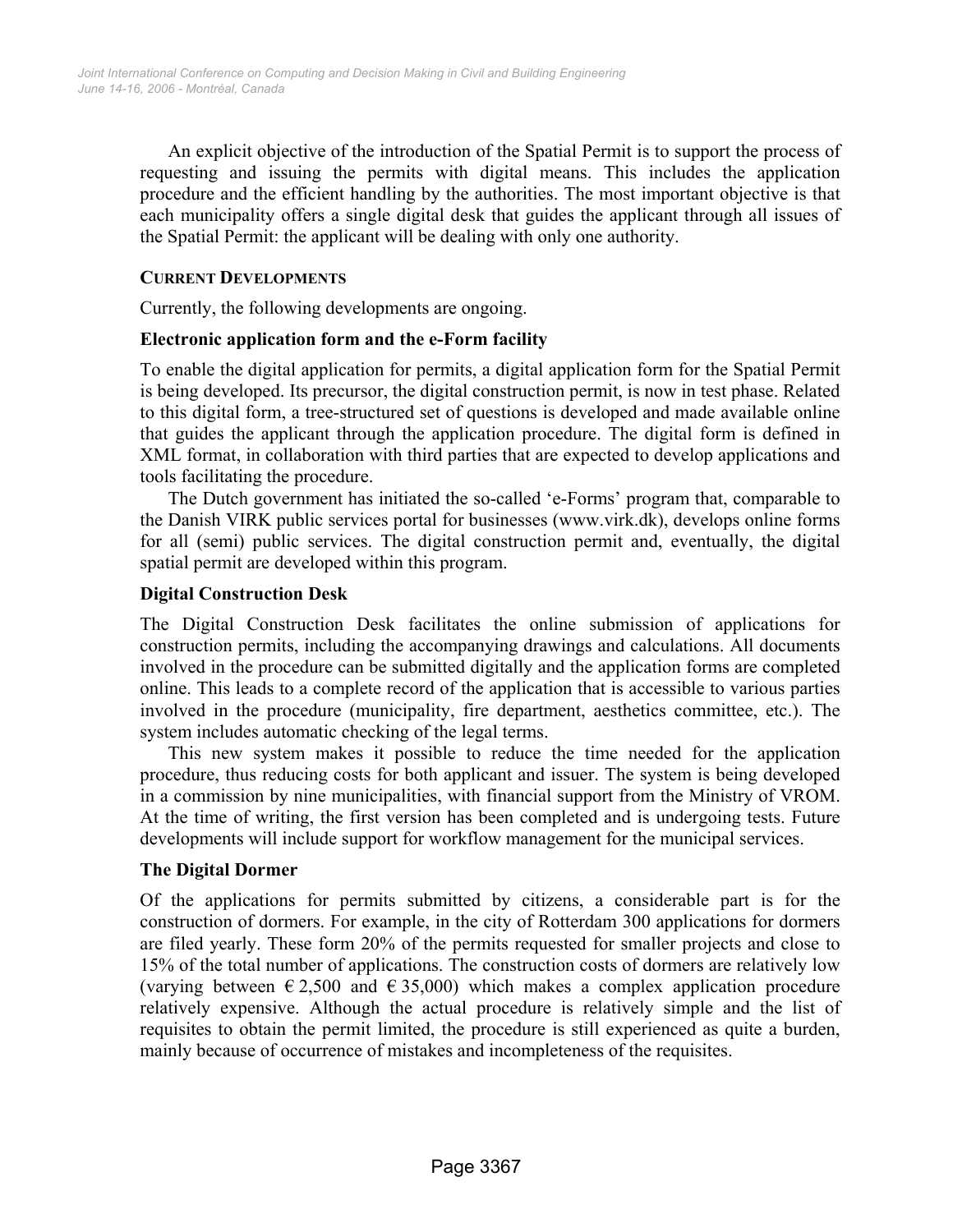The remainder of this paper presents *The Digital Dormer*, a recently completed project that has resulted in a web application that allows citizens to 'design' a dormer for their house, to check the design against all effective regulations, and to submit a digital form and all requisites online to initiate the application procedure for the construction permit. This project is part of the range of projects supported by the Ministry of VROM in the context of the above described development of online tools for the Spatial Permit procedure.

# **COMMUNICATION ON BUILDING PERMITS**

#### **CASE: DORMER PERMITS**

Current practice of the application procedure for a building permit for a dormer is that the applicant must submit the following documents/drawings, on paper:

- Completed generic application form with questions about personal details, location of the building, usage of the building, measures, materials, costs, execution of the project, etc. In total, these are 5 pages of questions; not all of these questions are actually considered necessary for dormers, but this is not indicated on the form.
- Drawing from the land register
- Plans of the existing and new situation
- Vertical sections (existing and new) for the complete building
- Elevation drawings (existing and new) of front and side views
- Detailed technical drawings
- Structural calculations
- List of materials used

Currently, these documents are required on paper. Apart from the application form, no specific document format is prescribed. Generally, the required documents are technically too complicated to allow citizens to produce these themselves. The projects are normally too small and limited in budget to prompt citizens to hire an architect. So, generally, it will be a pre-selected contractor or specialized company in dormers and like extensions, who will be preparing the documents. Some of these contractors offer paid services to manage the complete application procedure. The costs of these services can amount up to 10% of the actual construction costs.

Ambiguity, incorrect information, missing documents, and in particular incomplete parts of information are the main causes for elaborate and tedious communication, by letter or phone, after the first application has been submitted. Although the procedure is relatively simple, the required information quite clearly stated, and the variety of designs submitted rather limited, the fact that citizens are inexperienced with the process leads to an inefficient procedure. The efficiency of this procedure can be improved considerably through the development a support tool that guides the citizen through the decision-making process, performs many checks instantly, and helps gather the necessary information to produce the required documents in a correct and complete format. The objective of the project described in this paper is to develop such a support tool, which we have dubbed *The Digital Dormer*.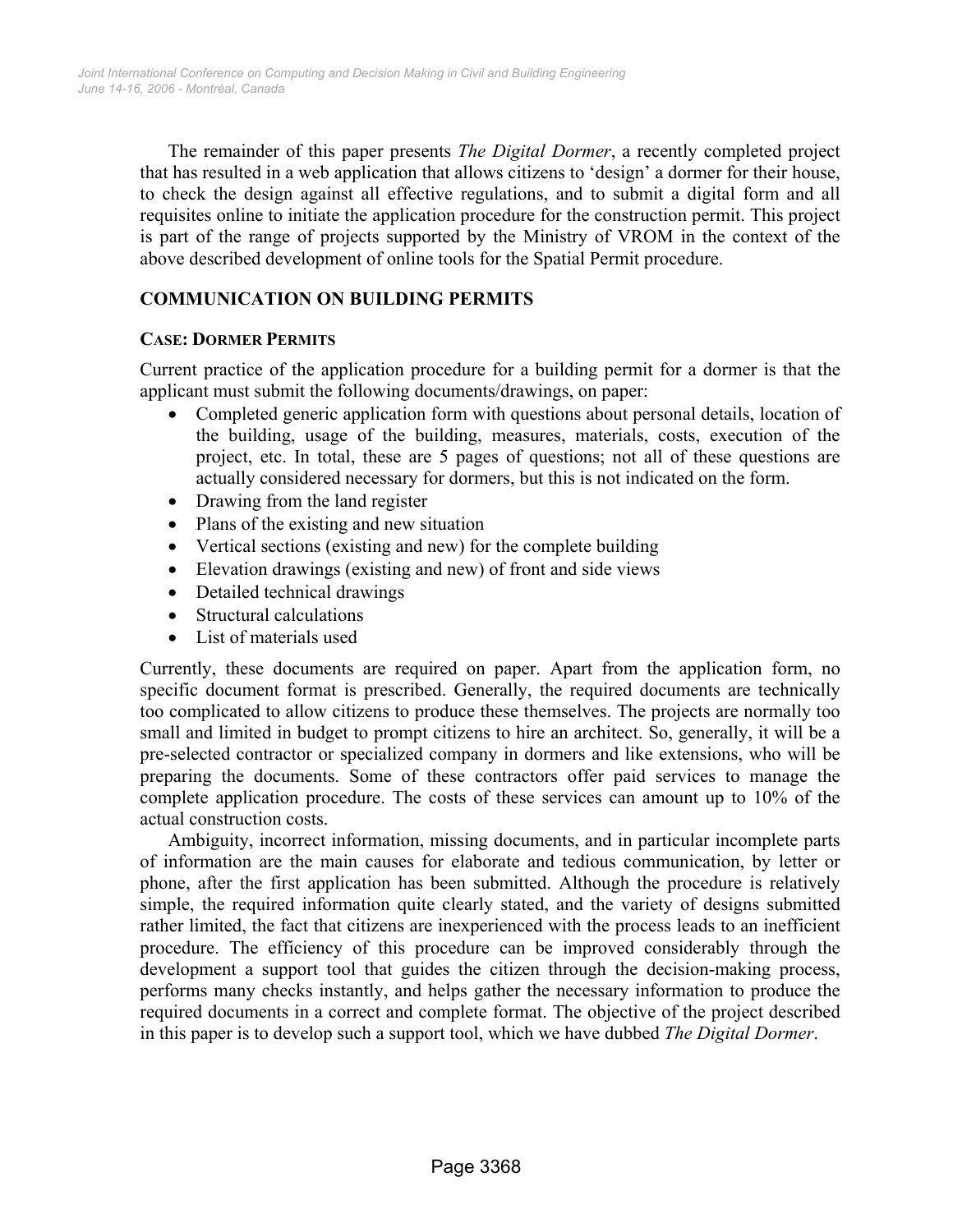# **THE DIGITAL DORMER**

This project started with the observation that citizens have a need to find out what kind of extensions to their homes are possible and are likely to be permitted. Also, they would like to know what such extensions would cost. Then, they would like to have access to an online application procedure, making it easy and cheap to obtain the permit. Finally, they would be helped if a transparent procurement procedure could be supported.

Municipalities have an interest in improving the quality of the information submitted by citizens and in automating the feedback that can be given to questions on the basis of the regulations that are in effect. However, municipalities are not interested in any commercial activities surrounding the design and construction of dormers. On the contrary, they have a need to remain distant from commercial interests.

This amounts to a system that helps citizens in the decision-taking process by:

- Providing accurate information about the citizen's local situation;
- Offering knowledge-based feedback regarding the applicable regulations;
- Helping to check the design against these regulations;
- Preparing all documents to be submitted to the municipality;
- Offering a link to a procurement portal that provides a transparent bidding procedure.

The main technological challenges for developing the required functionality of The Digital Dormer were (van Leeuwen et al. 2004):

- To offer a simple 'graphic design' tool for use by lay persons, with a good balance between the realism of the representation and the level of user-interaction required;
- To provide an informative feedback system that acquires all information from the user that is necessary to evaluate the design using criteria from land use plans as well as from the local policy on architectural aesthetics;
- To perform the checking of both geometrical and non-geometrical criteria regarding the position, size, materials, and other characteristics of the dormers with respect to the specific context of the house, its location, and the national and local regulations.
- To minimize the requirements of client-side software to what can be expected at people's homes: just a web browser;
- To have a flexible software-architecture, regarding the type of houses and dormers, the test criteria, and other specific requirements that will vary per municipality.

The validation and code checking that the system needs to perform has a number of sources:

- Technical and logical limitations (e.g., the top of the dormer cannot exceed the ridge of the house);
- National regulations for the type of permit required (i.e. full permit, light permit, or no permit at all);
- Local regulations regarding the aesthetics of the design (e.g., size, position of the roof, colors, materials, …);
- National building codes (applicable parts concern daylight admission, ventilation, thermal insulation, structural safety, etc.);
- Technical aspects, such as the sound insulation. Even when these are not legally enforced, advice can be offered to citizens to ensure high quality.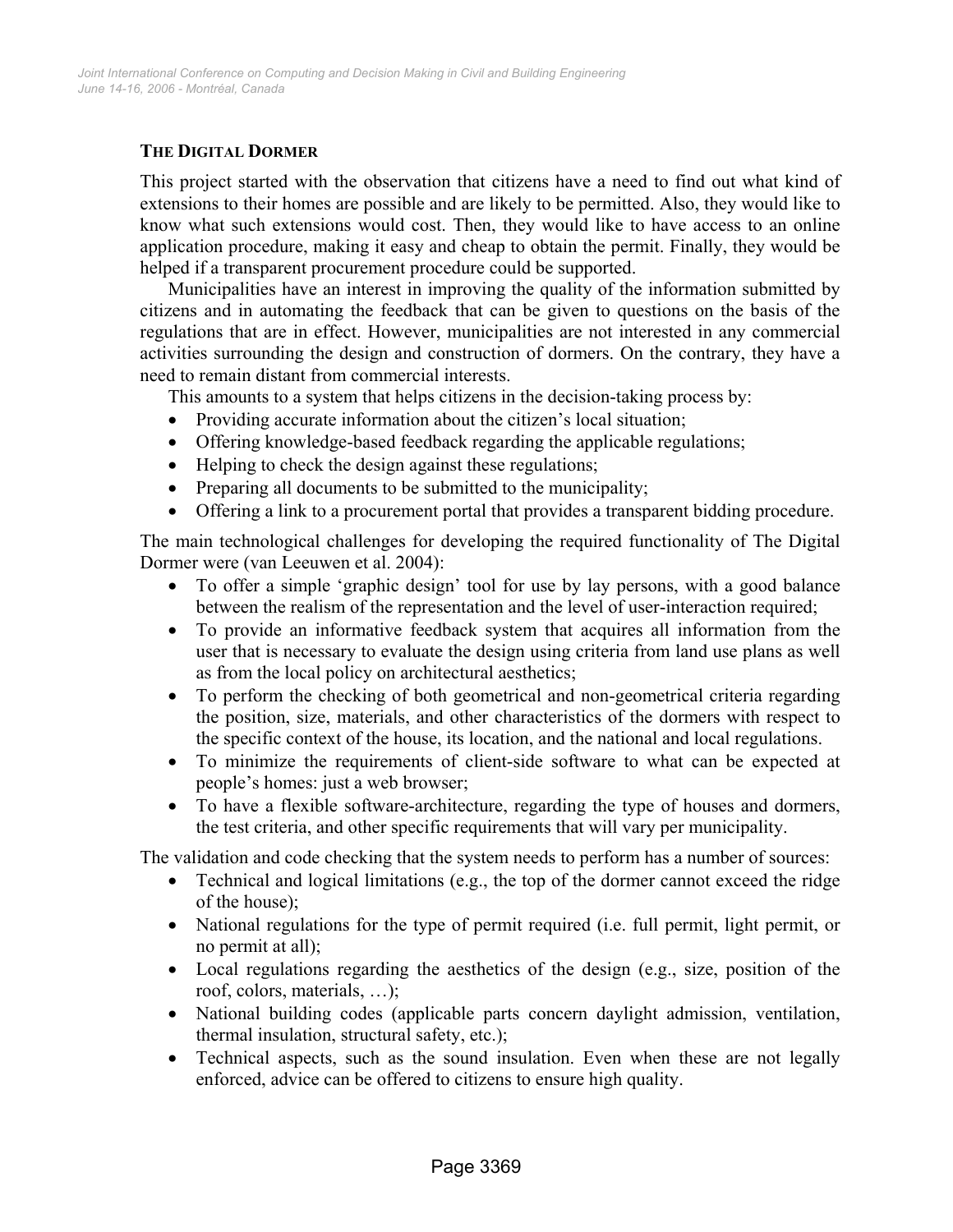The web application that has been developed in this project acquires all necessary information from its users, giving graphical feedback to the users for direct control. It performs the above listed checks instantly and provides immediate feedback regarding the correctness of the design, the consequences of the decisions for the type of permit that will be needed, and the expectation whether or not it will be issued. The actual issuing of the permit remains a formal decision to be taken by officials from the municipality.

# **IMPLEMENTATION OF THE DIGITAL DORMER**

The Digital Dormer system is a web application that makes use of a newly developed building information model, called *The Digital House*. This model is the result of a joint effort of three Dutch CAD-software developing companies that focus on the architectural design market. In concurrence with other developers of building information models, mostly developed by internationally operating CAD developers such as IEZ, Nemetcheck, Graphisoft, Bentley, and Autodesk, this development also aims to provide a semantically rich model that will form the basis for the interoperability of a range of software applications, of which CAAD is only one. This national initiative, however, is unique in that it focuses on Dutch specifics, such as Dutch construction law, local construction practices, regional suppliers of construction products, national de-facto standards for design specification writing, cost estimation, etc. The model aims to support as much as possible the existing practices of the various disciplines, not just by using terms that are known by professionals from these disciplines, but also by providing an information structure that is easy to understand and that follows the traditional design process.



Figure 1: 'The Digital House' with examples of object types, properties, and requirements. The picture illustrates the relationships between the 10 groups of object types.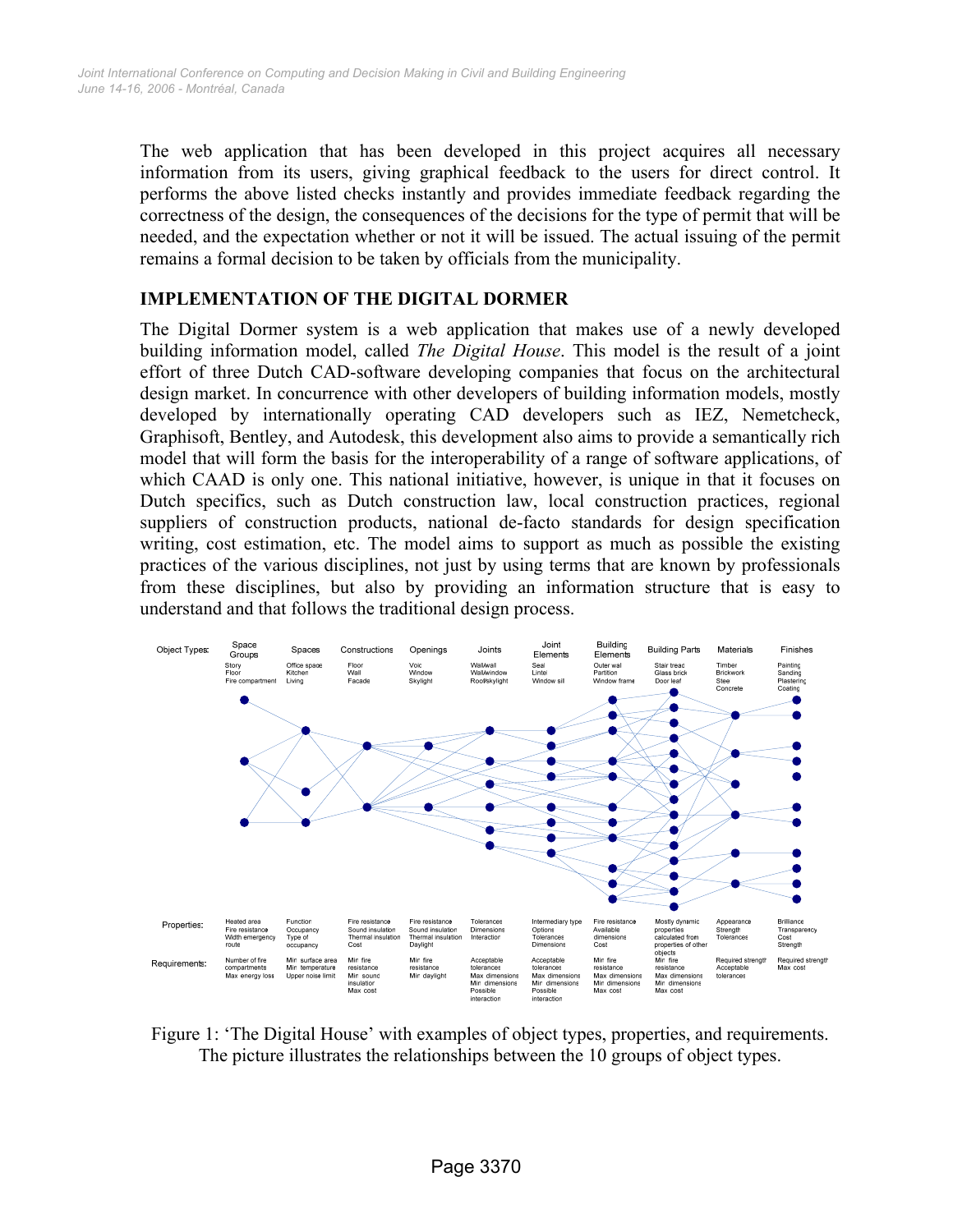The basic structure of the information model is shown in Figure 1. It consists of 10 related object types that represent 10 levels of increasing detail of a building. Each of these object types is specialized into subtypes that are defined as parametric objects with collections of properties and are constraint by requirements, which are implemented as so-called *recipes*. Recipes contain knowledge about the relationships between the parameters of various objects. For example, recipes implement the geometrical constraints that are needed to relate doors and frames. Recipes are also used to implement the, sometimes very complex, technical constraints and interrelationships of regulations and design heuristics.

The building information model is implemented as an API that, in this project, forms the core for The Digital Dormer web application, offering a basis for modeling geometric and non-geometric data and a framework for implementing the building codes checking. This approach is similar to that proposed by Satti and Krawczyk (2004) whose framework for building code checking provides a strong interaction between formalized building codes and a semantic building model.

Figure 2 shows the general system architecture, with the geometric engine of The Digital House library at the base, part of which is a parametric engine. This forms the basis for the geometric data of the 10 semantic object types as shown in Figure 1. The rule engine forms the connection between the parametric engine and the object types; it is used to maintain constraints and execute tests. Test, in this project this mainly concerns the building codes, are defined in an XML format, making the system open for further extension and customization per municipality.



Figure 2: Left: Implementation of The Digital Dormer web application on top of The Digital House API library; Right: sample screenshot of the web application.

For the dormer application, a layer was built on top of the generic object types, containing object types for the application form and the dormer and its components. These special object types were necessary to store the dormer specific design knowledge that was deduced from, on the one hand, the municipal criteria used to check the designs and, on the other hand, available expertise and best practices regarding dormer design.

The Digital Dormer's web interface, shown on the right in Figure 2, offers a step-by-step procedure for the user to fill in all information needed to generate and visualize a simplified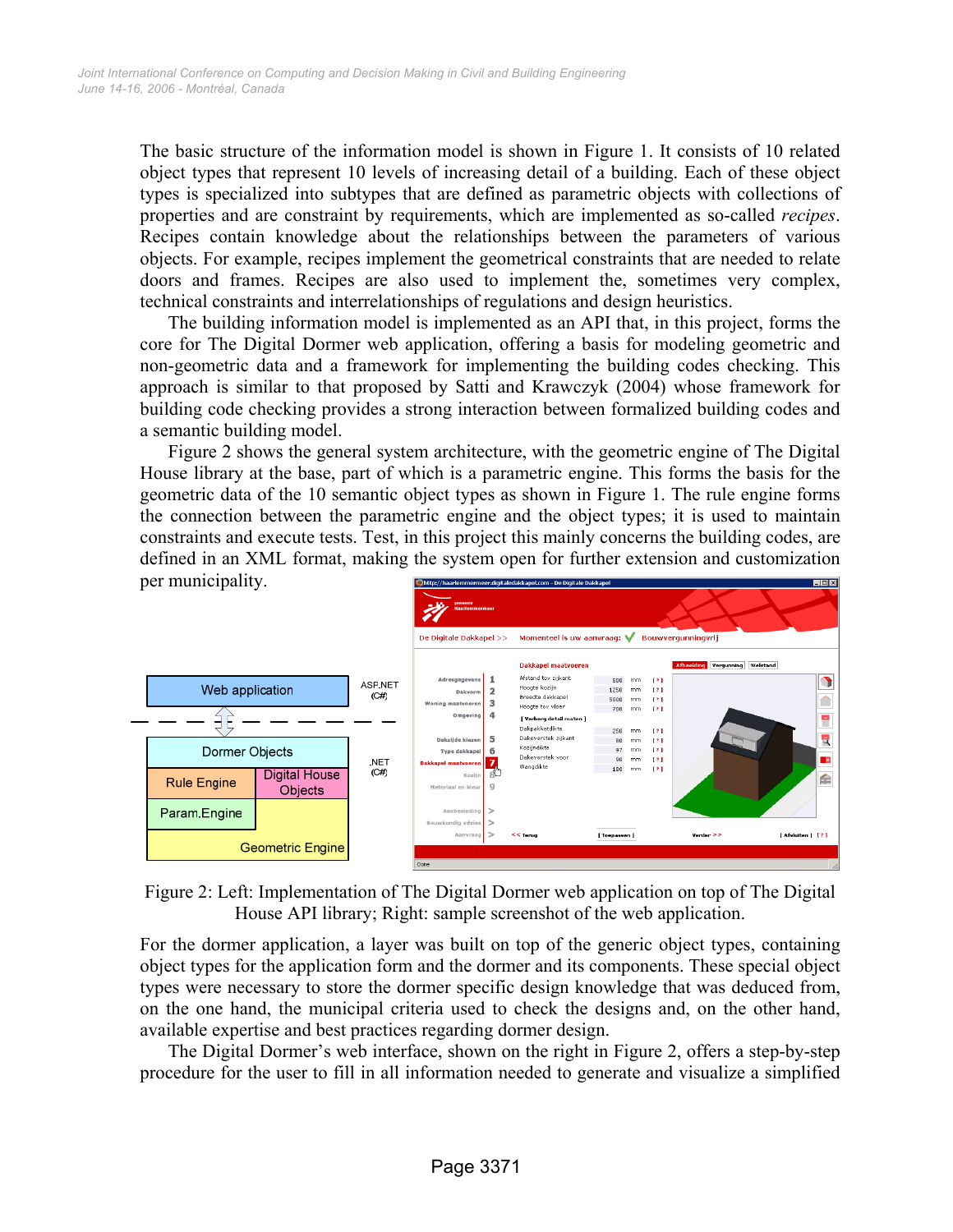model of the house, its direct surroundings (neighboring houses and outdoor space), and the actual dormer. This process involves nine steps:

- 1. Personal data and address of applicant;
- 2. Selection of the existing roof shape: this step simplifies the procedure to a limited number of roof shapes, covering close to 90% of existing house stock;
- 3. Dimensions of the existing house: this is limited to the main shape, the roof dimensions, and the level of the floor where the dormer is planned;
- 4. The direct surroundings of the house: neighboring houses and public spaces;
- 5. Selection of the surface of the roof where the dormer is planned;
- 6. Selection of the type of dormer: currently the four most common dormer shapes are available in the application;
- 7. Dimensions of the dormer: this can be limited to the main dimensions of the shape or extended to more detailed dimensions for more accurate output;
- 8. Window frame for the dormer front: the user can indicate the subdivision, materials, and various parts of the frame, such as windows, fixed panels, ventilation units, etc.;
- 9. Materials and colors for the remaining parts of the dormer.

This information has sufficient detail to generate technical drawings that are acceptable for issuing the permit. While the user enters the required data, the server instantly generates a visualization of the house and dormer, which can be enhanced by uploading digital photographs of the house. Using the functionality of the building information model, the server performs all code checking and produces detailed feedback on the status of the procedure, regarding the expected outcome of the application and regarding the technical issues. At the end of this process, the complete application forms are generated as well as all drawings and other documents needed for submitting the application. The actual submission can be done online or via a printout, depending on the user's preferences and the capabilities of the municipality's back office.

# **FUTURE WORK**

The Digital Dormer is currently in beta test in a limited number of Dutch municipalities. The application is implemented as a central server that is used by all subscribing municipalities. In the near future, these municipalities will also be making use of the other developments surrounding the new Spatial Permit. The Digital Dormer project aims to integrate seamlessly with these new services and work is planned to develop a standard software interface between these various server applications, which will most likely be based on Web Services technology. The next steps in the development of the dormer application itself are:

- 1. The integration of so-called 'trends,' which are existing dormers in the applicant's direct neighborhood that are permitted as is by the municipality;
- 2. Additional tests and advices regarding the technical qualities of the dormer, such as structural stability;
- 3. Improved level of detail of the dormer design, based on a best practices study in collaboration with the Dutch Architects Association (BNA).
- 4. A link, at the end of the procedure, to a website for transparent procurement of the user's dormer project. This site sends the user's data anonymously to regionally